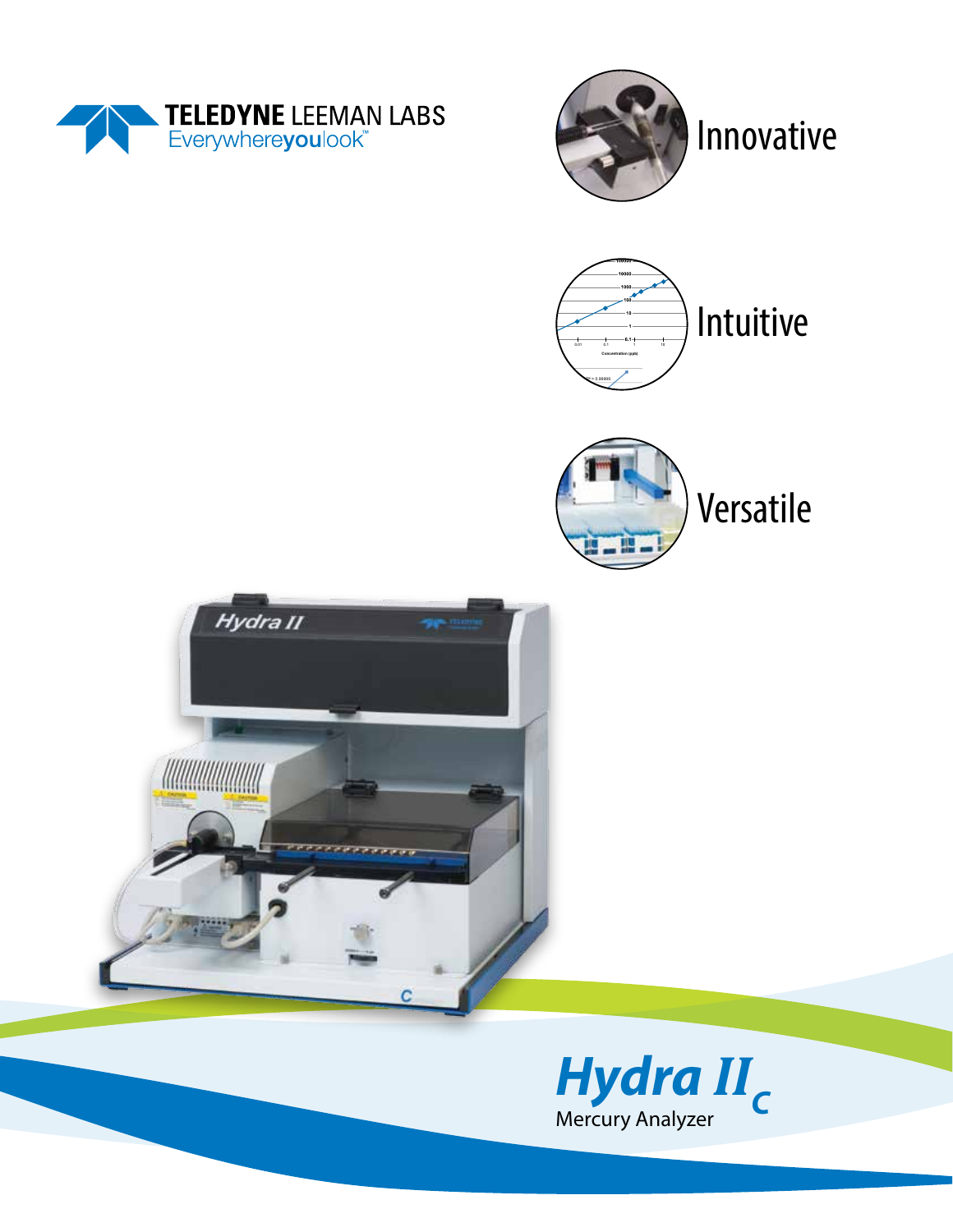**At Teledyne Leeman Labs; atomic spectroscopy is our business – our only business. We are industry leading innovators with a proven track record providing systems that deliver outstanding performance, robustness and operational simplicity.** 

**Teledyne Leeman Labs Hydra mercury analyzers were the first to offer 'turnkey' operation for Hg analysis.**

**The Hydra II analyzers incorporate technological improvements to give you exceptional performance, greater analysis throughput and simplified operation. Furthermore, the Hydra II analyzers are built around an innovative, integrated modular design so that the system can be easily reconfigured to per-form both Hg reduction or combustion techniques, as your analytical requirements change.**

 $\sim 0.000$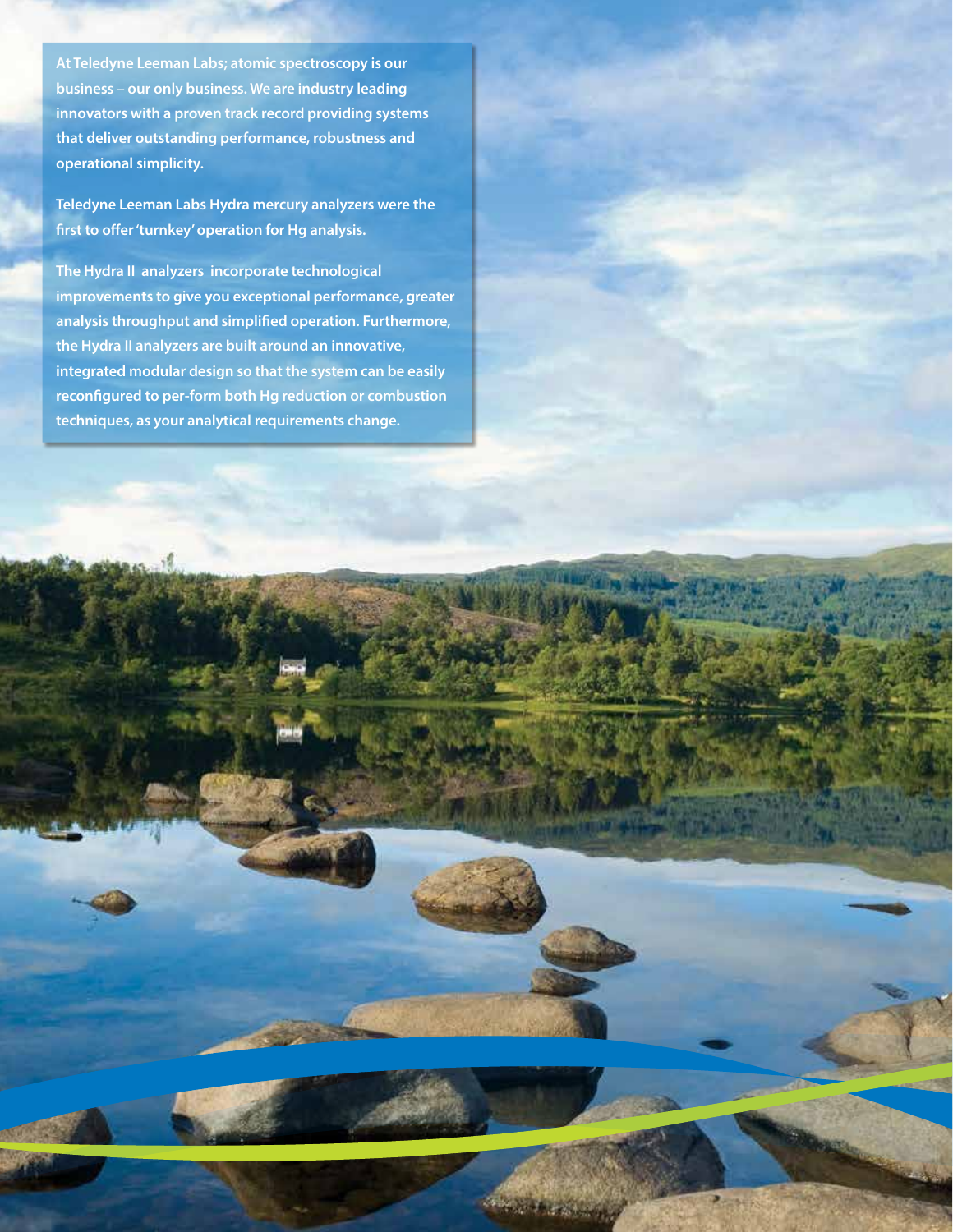# Key Features of the *Hydra II<sub>C</sub>*

- Maintenance of the catalyst and gold trap in minutes
- Pressure monitoring, indicates a problem with the catalyst or sample boat injector
- Standard usable range 0.001 ng 1500 ng
- Configurable to a high mass analyzer in minutes, < 25,000 ng
- ≤ 0.001 ng instrument detection limit\*



Hydra II

<u>MANAMAN M</u>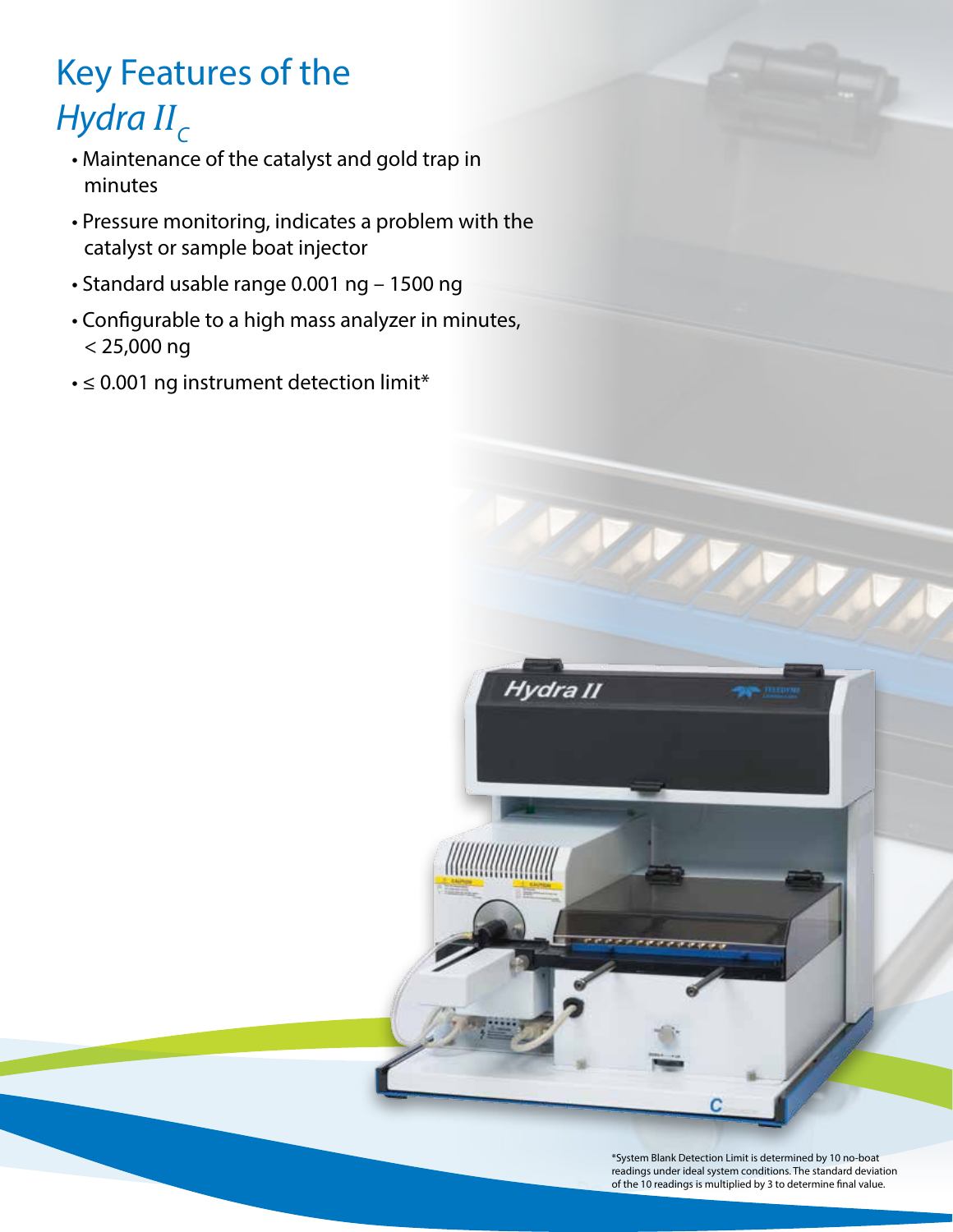## **The** *Hydra II<sup>C</sup>* Direct Analysis of Solids and Semi-Solids

The *Hydra II<sup>C</sup>* is a fully automated analyzer that measures mercury in solid, semi-solid, and aqueous sample matrices directly without any acid digestion (sample preparation). It employs the technique of sample combustion (thermal decomposition), mercury concentration via gold amalgamation and detection by cold vapor atomic absorption.

The biggest advantage of the *Hydra II<sub>c</sub>* is that no sample preparation is required. And, because no sample prep is required; no hazardous waste is generated that would have to be disposed of safely and with high cost.





#### **Principle of Operation**

A weighed sample is deposited into a sample boat (1) and then introduced into the *Hydra II<sub>c</sub>* where oxygen begins to flow over the sample. The decomposition furnace temperature is then increased in two stages; first to dry the sample (2), then to decompose it. The evolved gases are carried through a heated catalyst (3) to produce free mercury while removing halogens, nitrogen oxides, and sulfur oxides. The remaining

combustion products including elemental mercury (Hg<sup>0</sup>) are swept through a drying tube (4) and a gold amalgamation trap (5) where elemental Hg is trapped and concentrated. After the amalgamation step, the trap is heated to release the mercury into a carrier gas which transports it into an atomic absorption spectrometer (6).

#### **Eliminates Transcription Errors**



| $X$ as $E$ $H$                                    |      |     |   |                    |  |  |
|---------------------------------------------------|------|-----|---|--------------------|--|--|
| Sample Wt [g]   % Moletiare   Dry Temp   Dry Time |      |     |   | <b>Derrip Term</b> |  |  |
|                                                   | 0.00 | 500 |   | 600                |  |  |
| 0.000000                                          | 0.00 | 300 |   | 800                |  |  |
| 0.000000                                          | 0.00 | 300 |   | 800                |  |  |
| 0.000000                                          | 0(0) | 300 |   | <b>BOO</b>         |  |  |
| 0.000000                                          | 000  | 500 | ۹ | 600                |  |  |
| 0.00000                                           | 0.00 | 300 | ١ | 800                |  |  |
| 0.00000                                           | 0.00 | 200 |   | ROO                |  |  |
| 0.000000                                          | 0.00 | 300 | ١ | 600                |  |  |
| 0.000000                                          | 000  | 300 |   | 800                |  |  |
| 0.000000                                          | 0.00 | 300 |   | 600                |  |  |
| 0.00000                                           | 0.00 | 300 |   | <b>BOO</b>         |  |  |
| 0.000000                                          | 0.00 | 300 |   | 800                |  |  |
| 0.000000                                          | 0.00 | 300 |   | 800                |  |  |
| 0.000000                                          | 0.00 | 300 |   | 60O                |  |  |
| 8.00000                                           | 000  | 300 | ١ | 800                |  |  |

Weigh Sample **Automatic Weight Transfer** 

 $B$ uilding sample sequences can take considerable effort. The Hydra II<sub>c</sub> enables *sample weights to be automatically transferred directly into the sample table saving time and eliminating transcription errors.*

#### **Elegant yet Simple Design**



*At the heart of the system is the catalyst tube which can be easily replaced without tools in as little as a minute.*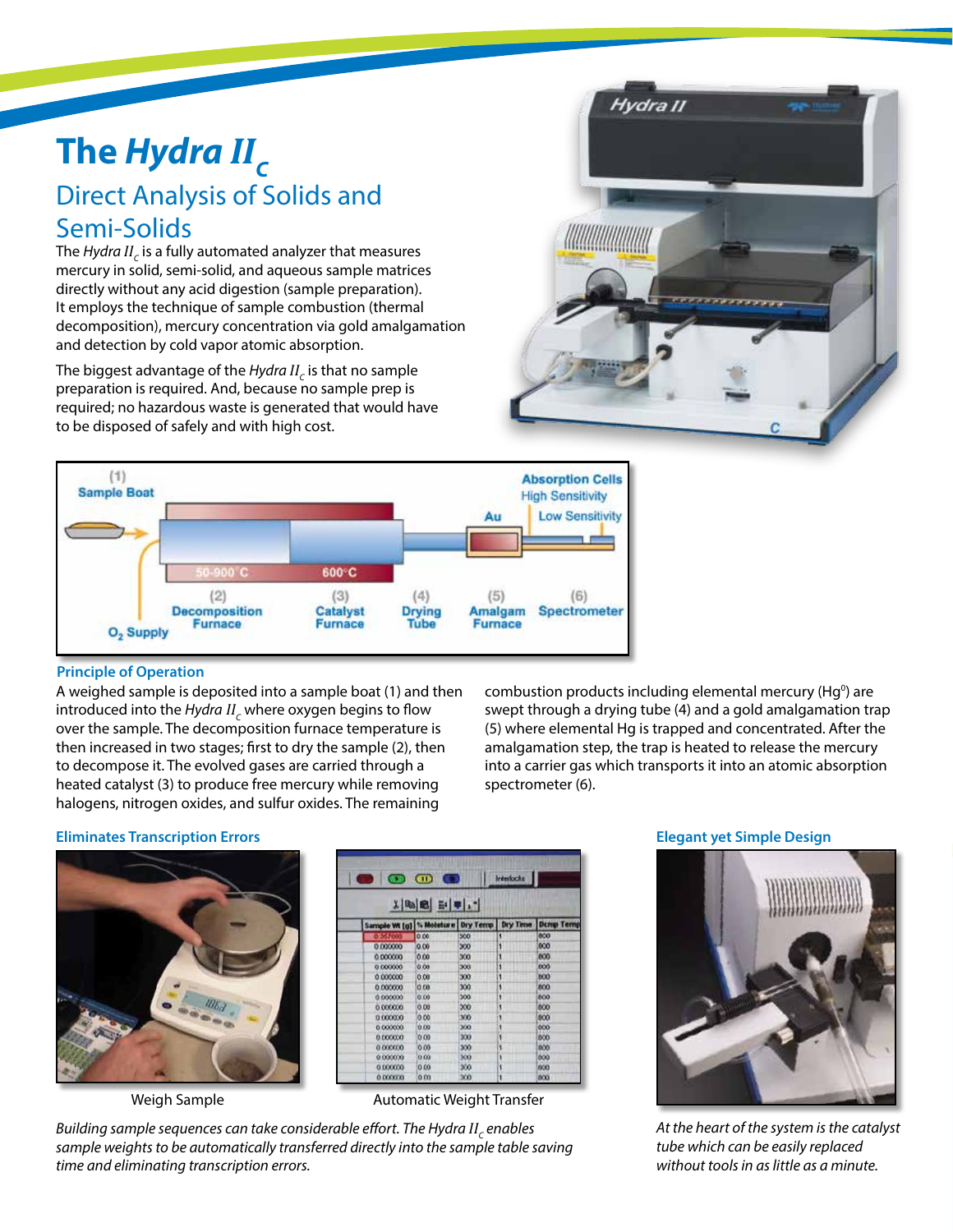

### **Applications**

#### • Beverages

• Blood

• Coal • Effluent • Fertilizer • Feed

- Foods
	- Hair

• Ore

• Fly Ash

• Minerals

• Petrochemical

• Urine • Wastewater

• Sediment • Sludge • Soil

• Water

#### **Matrix Independent Calibration**

A key benefit of the thermal decomposition process is its ability to report accurate results regardless of differences in sample matrix. The table below shows the system accuracy for a diverse variety of sample types all obtained from a single aqueous calibration curve. Alternatively, certified reference materials may be used as standards to calibrate the system.

| <b>Sample</b>       | No.      | Certificate (µg/g) | Measured $(\mu g/g)$ | <b>Recovery %</b> |
|---------------------|----------|--------------------|----------------------|-------------------|
| <b>Bovine Liver</b> | 1577     | 0.016              | 0.0178               | 111.7             |
| <b>Blood</b>        | Lypho 1  | 0.0096             | 0.0091               | 94.8              |
| Dogfish             | Dorm-2   | 4.64               | 4.34                 | 93.5              |
| Oyster              | 1566     | 0.057              | 0.061                | 107.0             |
| Soil                | 8406     | 0.06               | 0.061                | 101.7             |
| Coal                | HC-35150 | 0.176              | 0.177                | 100.6             |

#### **Innovative Integrated Modular Design**

The *Hydra II* modular design enables one system technique to be reconfigured to another in your lab should your analysis needs change saving money, time and bench space.



*Hydra II<sup>C</sup> Atomic Absorption Detection – Direct analysis of Solid, Semi Solids and Liquid Samples* *Hydra II<sub>AA</sub>* Atomic Absorption *Detection – Liquid Samples*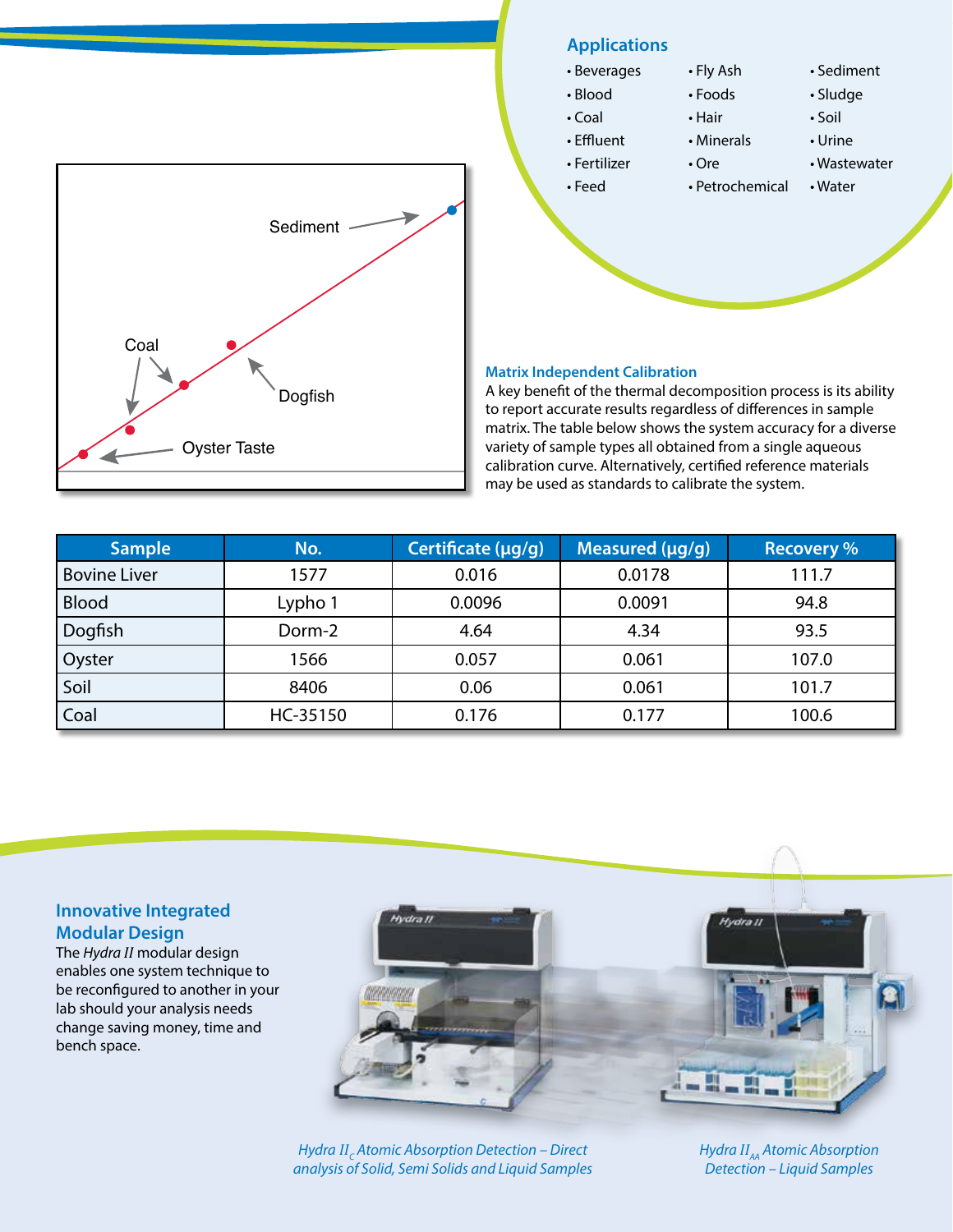### **Software**



**SAVIDADE** 

Instrument Control is fully automated and appears on a single screen. The graphical display helps operators to understand how the system functions. System parameters are automatically stored and can be recalled at any time to satisfy audit requirements. On start-up, simply clicking the start button returns all system conditions to the last setting saved with the method.



'On-the-fly' Sample Programming saves valuable time by allowing the operator to start a sample sequence even if individual sample entries are not yet complete. Samples can be easily located, added and positioned using the convenient rack map display.



Intelligent Quality Control enables the analyst to define acceptance limits for quality control checks and to choose from a variety of corrective actions when the limits are not met. Each QC sample can be programmed as an initial, recurring, and/or final QC with unique corrective actions.



Preventive Maintenance. The software keeps a record of routine maintenance and notifies the analyst when maintenance is required. When a maintenance procedure is required, the *Hydra II* provides the analyst with step-by-step instructions, including audio/visual support.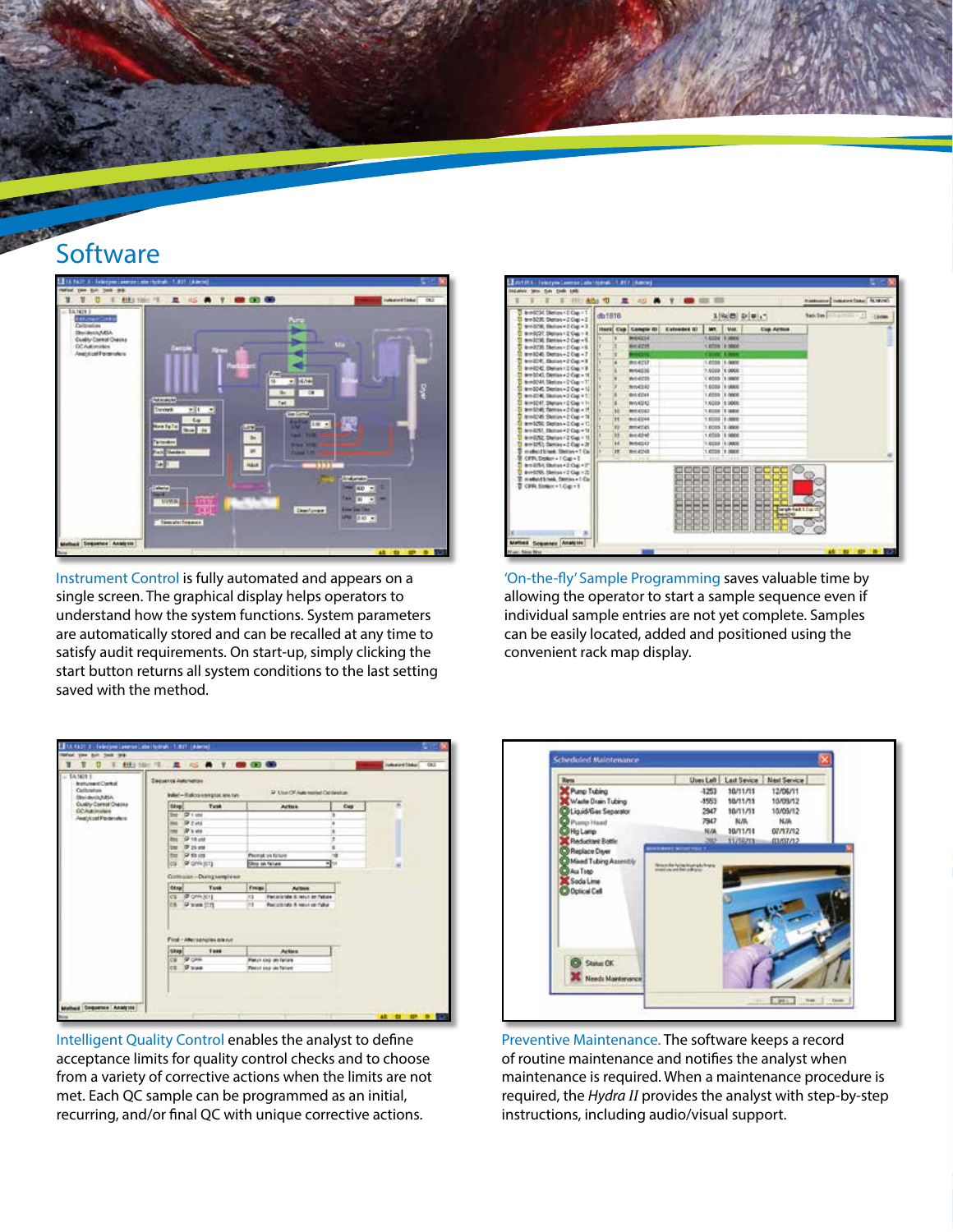

### Technical Specifications

| <b>Minimum Computer Requirements</b>                                                 |  |  |  |  |
|--------------------------------------------------------------------------------------|--|--|--|--|
| Microsoft <sup>®</sup> Windows <sup>®</sup> 10                                       |  |  |  |  |
| 2 GB RAM for Microsoft® Windows® 10                                                  |  |  |  |  |
| Video running 1024 x 768 with 24-bit color                                           |  |  |  |  |
| Pentium Dual Core 2.3 GHz                                                            |  |  |  |  |
| One available USB port                                                               |  |  |  |  |
| One standard factory installed Ethernet connection, if network connection is desired |  |  |  |  |
| Internet Explorer 4 or higher must be installed for the online Help to function      |  |  |  |  |

| <b>Technical Specifications</b> |                             |  |
|---------------------------------|-----------------------------|--|
| Carrier Gas (O <sub>2</sub> )   | Supplied at 15 psi          |  |
| <b>Power Requirements</b>       | 100/220 VAC, 50/60 Hz, 100W |  |
| Height                          | 47 cm                       |  |
| Width                           | 49.5 cm                     |  |
| Depth                           | 49.5 cm                     |  |
| Weight                          | 40.6 lbs (18.4 Kg)          |  |
| <b>Computer Interfaces</b>      | <b>USB</b>                  |  |
| Autosampler                     | <b>AS</b>                   |  |
| Warranty                        | 12 month limited            |  |

### Leeman Labs and Elemental Analysis

Our experience isn't limited to Mercury analysis alone. It extends to a variety of other techniques, with the same quality, precision, functionality and thorough engineering we've built our reputation on. If you're seeking elemental analysis for your specific application or industry, Teledyne Leeman Labs is the solution.

#### **Inductively Coupled Plasma – Optical Emission Spectrometers (ICP-OES)**

ICP-OES is ideal for low to trace level analysis of metals, metallic components in a very wide variety of sample matrices. Whether you need to measure sodium content of sea water or trace levels of toxic elements in drinking water, ICP is a powerful and effective tool for the job.

#### **DC Arc Spectrometer**

Our DC Arc Spectrometers are the ultimate solution for elemental analysis of the most challenging solid samples. The DC Arc can perform elemental analysis on samples that are difficult or nearly impossible to digest, or samples in their native form without digestion.